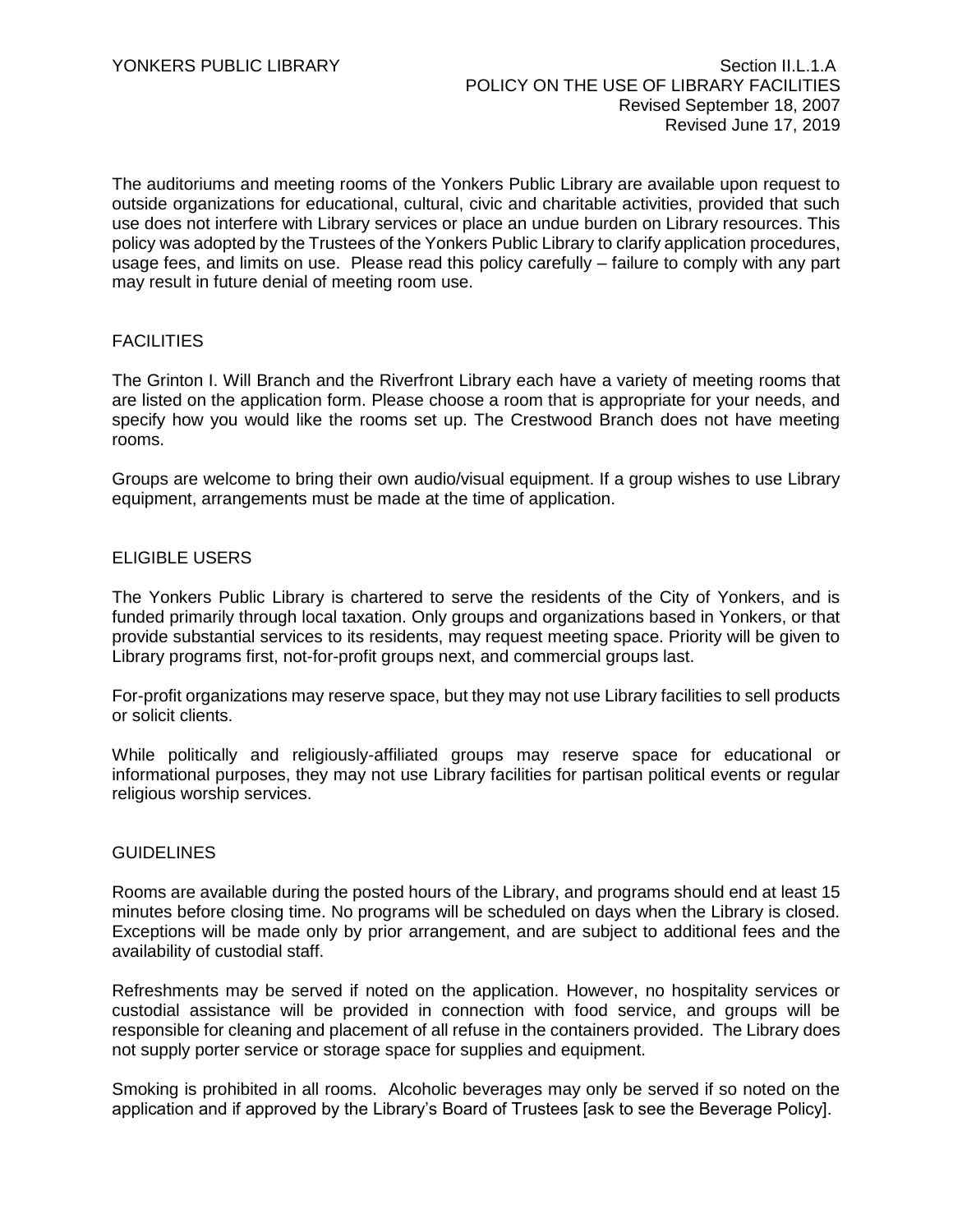Room capacities and other fire codes are strictly enforced, and it is the responsibility of the organization to control attendance and behavior at programs.

It is assumed that all events are free and open to the general public. If admittance will be restricted in any way, that must be indicated on the application. The Library reserves the right to have staff and/or Board members in attendance even if the program is otherwise closed to the general public.

### RESERVATIONS AND CANCELLATIONS

Application may be made in person, by mail, or by fax to the Branch Administrator of the appropriate branch. Rooms may be booked up to six months in advance, **but no later than ten days in advance of the program**.

Room set-ups and equipment needs should be included when the room is booked. Finalized setup needs, with input from all people involved, are due ten days prior to the meeting. Last-minute changes cannot always be accommodated. Large programs requiring a complicated setup may be subject to extra fees at the discretion of the Branch Administrator.

The individual who signs the application must be of legal adult status. He or she will be responsible for the conduct of the group, payment of bills, and for the protection of Library property in connection with the meeting. The Library shall be promptly reimbursed by the signing party for any expense or damage resulting from the misuse of the facility.

The Library reserves the right to cancel a reservation or make a room change, with notice, if a Library program needs the space. The Library reserves the right to cancel reservations without notice in the event of an emergency, such as snow closings or unsafe building conditions.

If a reservation is cancelled by the organization, the Library should be given at least ten days notice so that the room may be offered to others. If a fee was charged, it will be refunded only if at least ten days notice was given.

The Library encourages the use of meeting rooms for diverse events and groups, and seeks to give all eligible organizations an opportunity to use its services. Therefore, no group may reserve a room more than 12 times in a 12-month period. All exceptions to this policy will be made by the Branch Administrator.

## FEES

The current schedule of fees accompanies the meeting room application form. The Branch Administrator shall make the final determination of which fees (if any) are required.

Non-profit groups that offer meetings or events that are free and open to the public are generally exempt from usage fees. Any meetings with an admission charge or that are held for fund-raising purposes, as well as any use of space by for-profit groups, are subject to usage fees.

Checks for room reservations should be made payable to 'The Yonkers Public Library' and should either accompany the application form or be received no later than ten days prior to the event. Reservations are not confirmed until payment (if required) is made. Some overtime fees at the Riverfront Library are payable to the City of Yonkers – please read invoices carefully.